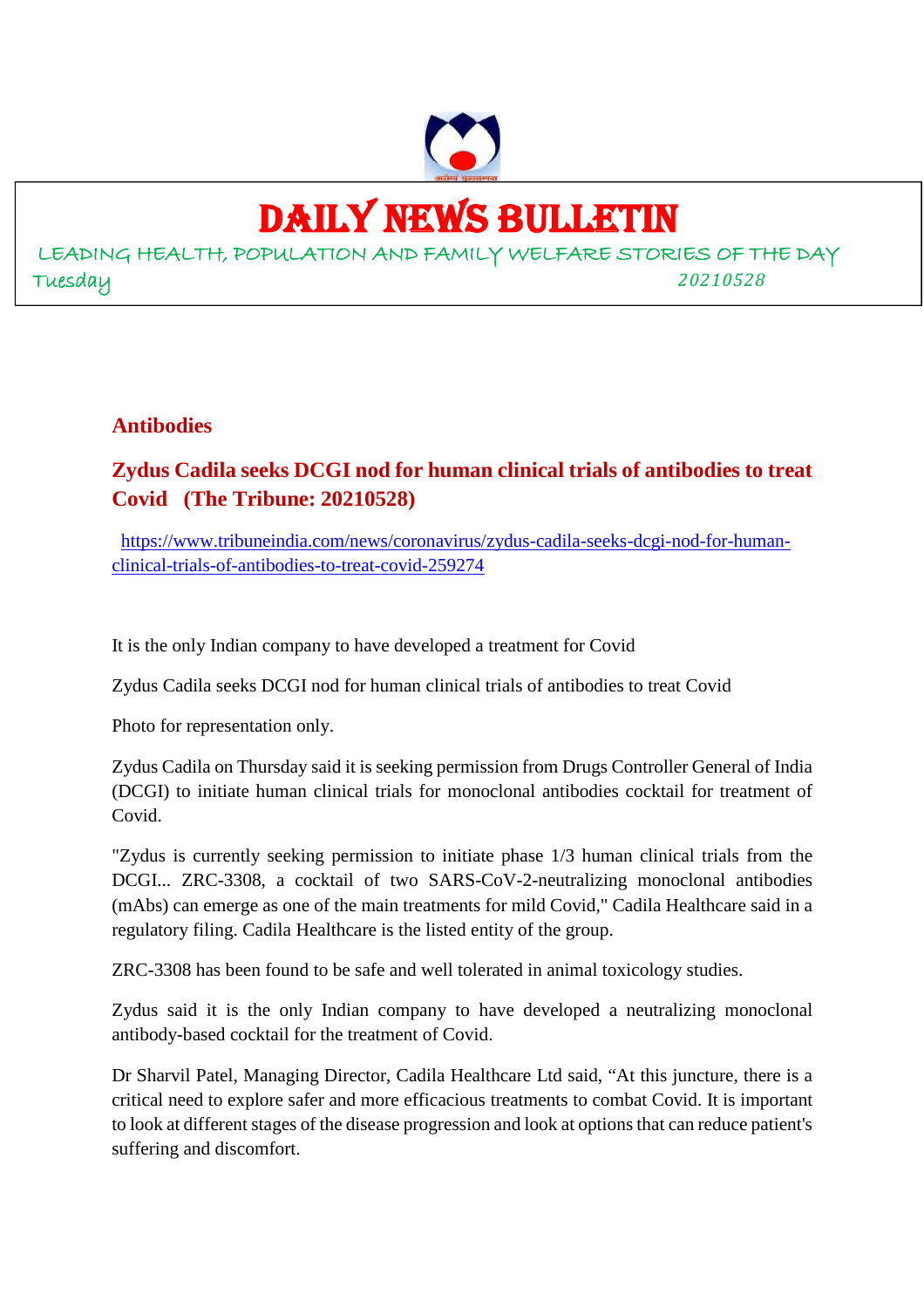"We believe that ZRC-3308 has the potential to address these concerns and provide a safe treatment<sup>"</sup>

Earlier this week, drug majors Roche India and Cipla announced the launch of Roche's Antibody Cocktail in India priced at Rs 59,750 per dose for the treatment of mild to moderate Covid in patients who are at high risk. PTI

#### **WHO**

#### **B.1.617 COVID19 variant, first detected in India, now found in 53 countries: WHO (The Tribune: 20210528)**

https://www.tribuneindia.com/news/coronavirus/b-1-617-covid19-variant-first-detected-inindia-now-found-in-53-countries-who-259232

WHO has declared B.1.617 as a "variant of concern"

B.1.617 COVID19 variant, first detected in India, now found in 53 countries: WHO

Image only for representational purposes.Tribune photo/Mukesh Aggarwal.

The B.1.617 COVID-19 variant, first detected in India, has now been found in 53 countries, according to the WHO, which noted that India recorded a 23 per cent decrease in the number of new cases in the last seven days but they were still the highest in the world.

The World Health Organisation's COVID-19 Weekly Epidemiological Update, published May 25, said that over the past week, the number of new cases and deaths continued to decrease globally, with over 4.1 million new cases and 84,000 new deaths reported, a 14 per cent and 2 per cent decrease respectively compared to the previous week.

According to the update, the B.1.617 variant, first detected in India, is now prevalent in 53 countries globally.

The B.1.617 viruses are divided into three lineages - B.1.617.1, B.1.617.2 and B.1.617.3. The update gave a break-up of the prevalence of the three sub-lineages of the B.1.617 variant in countries, territories and areas as of May 25.

According to it, B.1.617.1 is found in 41 countries, B.1.617.2 in 54 countries and B.1.617.3 in six. In addition, information for the B.1.617.1, B.1.617.2 sub-lineages was received by WHO from unofficial sources in 11 countries, including China, and will be reviewed as more information becomes available.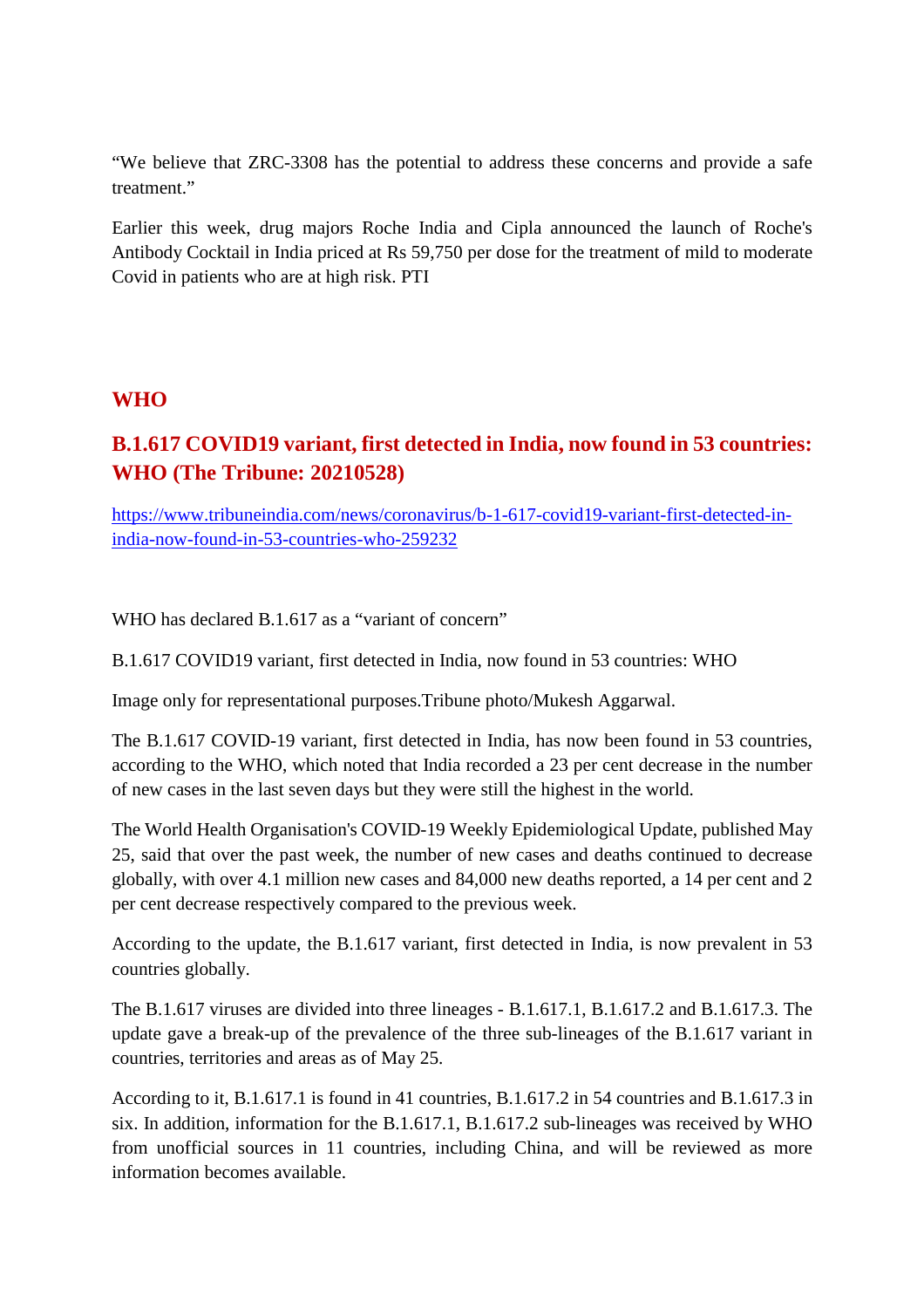WHO has declared B.1.617 as a "variant of concern" and the update noted that this variant has "increased transmissibility", disease severity is "under investigation", risk of reinfection is "under investigation, possible modest reduction in neutralization activity (B.1.617.1)".

It said that the highest numbers of new COVID cases in the last seven days were reported from India (1,846,055 new cases; 23 per cent decrease), Brazil (451,424 new cases; 3 per cent increase), Argentina (213,046 new cases; 41 per cent increase), the United States of America (188,410 new cases; 20 per cent decrease), and Colombia (107,590 new cases; 7 per cent decrease).

"Despite a declining global trend over the past four weeks, incidence of COVID-19 cases and deaths remain high, and substantial increases have been observed in many countries throughout the world," it said.

The update further said that the South-East Asia Region reported over 2 million new cases and over 32,000 new deaths, a 21 per cent decrease and a 4 per cent increase respectively compared to the previous week.

"While the overall incidence of cases continues to decrease (driven primarily by trends in India), death incidence continued to increase for a tenth consecutive week, and sizable increases have been observed in other countries in the region," it said.

In the region, the highest numbers of new deaths were reported from India (28,982 new deaths; 2.1 new deaths per 100,000; a 4 per cent increase), Nepal (1,297 new deaths; 4.5 new deaths per 100,000; a 6 per cent increase), and Indonesia (1,238 new deaths; 0.5 new deaths per 100,000; a 10 per cent increase). PTI

#### **Covid vaccine**

#### **Covid vaccine doses administered in country crosses 20 crore(The Tribune: 20210528)**

#### **There are 1,28,74,546 people in the 18-44 years age group who have received their first dose**

https://www.tribuneindia.com/news/coronavirus/covid-vaccine-doses-administered-incountry-crosses-20-crore-258290

Covid vaccine doses administered in country crosses 20 crore

Covid vaccine doses administered in country crosses 20 crore. PTI

In a significant landmark, the cumulative Covid vaccine doses administered in the country has crossed 20 crore, the Union health ministry said on Tuesday.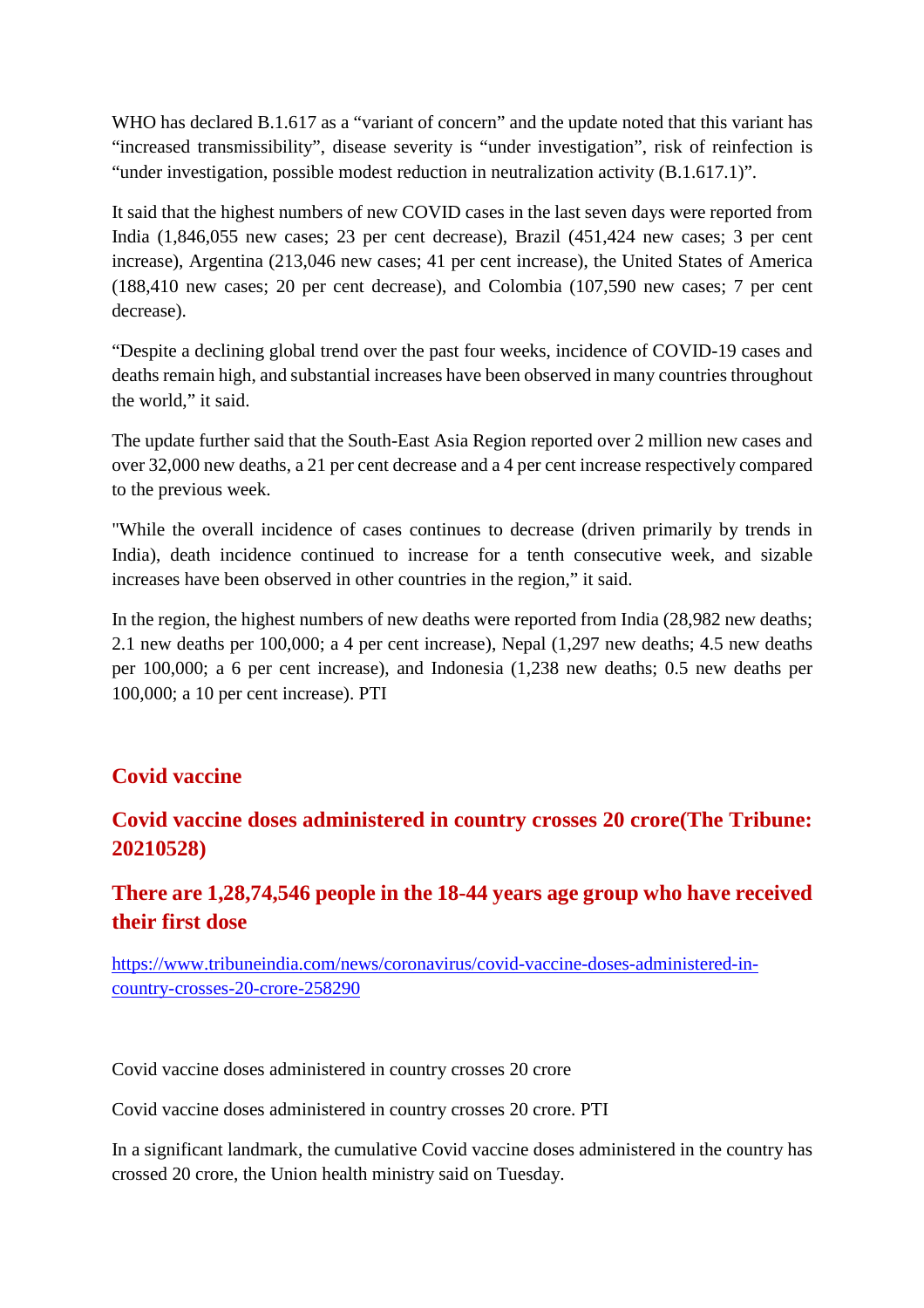In the age group of 18-44 years, the ministry said, 9,42,796 people received their first vaccine dose on Tuesday, and cumulatively, 1,28,74,546 have received vaccine doses across the country since the start of the phase-3 of the vaccination drive. Bihar, Rajasthan and Uttar Pradesh have administered to more than 10 lakh beneficiaries in the 18-44 age group their first dose of Covid vaccine, it said.

The country has administered 20,04,94,991 vaccine doses so far, as per the 7 pm provisional report, the ministry said. The total of 20,04,94,991 includes 97,94,835 healthcare workers (HCWs) who have taken their first dose and 67,28,443 HCWs who have taken their second dose, and 1,51,62,077 frontline workers (FLWs) who have received their first dose, 83,77,270 FLWs who have taken their second dose.

There are 1,28,74,546 people in the 18-44 years age group who have received their first dose. Besides them, 6,20,47,952 and 1,00,24,157 beneficiaries in the 45-60 years category have been administered their first and second doses respectively, while 5,71,19,900 and 1,83,65,811 beneficiaries above 60 years have taken their first and second doses respectively, the ministry said.

The ministry said that vaccination is an integral pillar of the comprehensive strategy for containment and management of the Covid pandemic, along with test, track, treat and Covid appropriate behaviour. The vaccination exercise as a tool to protect the most vulnerable population groups in the country from Covid continues to be regularly reviewed and monitored at the highest level, it said. PTI

#### **Covid-19: What you need to know today (Hindustan Times: 20210528)**

**https://epaper.hindustantimes.com/Home/ArticleView**

Covax, launched by WHO, the Coalition for Epidemic Preparedness, and GAVI, the Vaccine Alliance, to ensure equitable access to coronavirus disease vaccines, is in a bind. Thus far, it has shipped 72 million shots, 166 million short of its May-end target. That's a fraction of the around two billion vaccine doses shipped worldwide. By the end of June, Covax will be around 190 million doses short of its target, according to Covax chief Seth Berkley (as cited in an article in Science). The main reason for this is the facility's dependence on Serum Institute of India (SII), which makes Covishield, its version of the AstraZeneca/Oxford vaccine, and which has had to deal with an exponential surge of infections in India, where 16 million of the approximately 27 million reported cases of Covid-19 (almost 60%) have been recorded since March 1. India's flawed vaccine strategy – there seem to have been either delays or mistakes in demand estimation, capacity assessment, approvals, orders – isn't hurting just it, but also the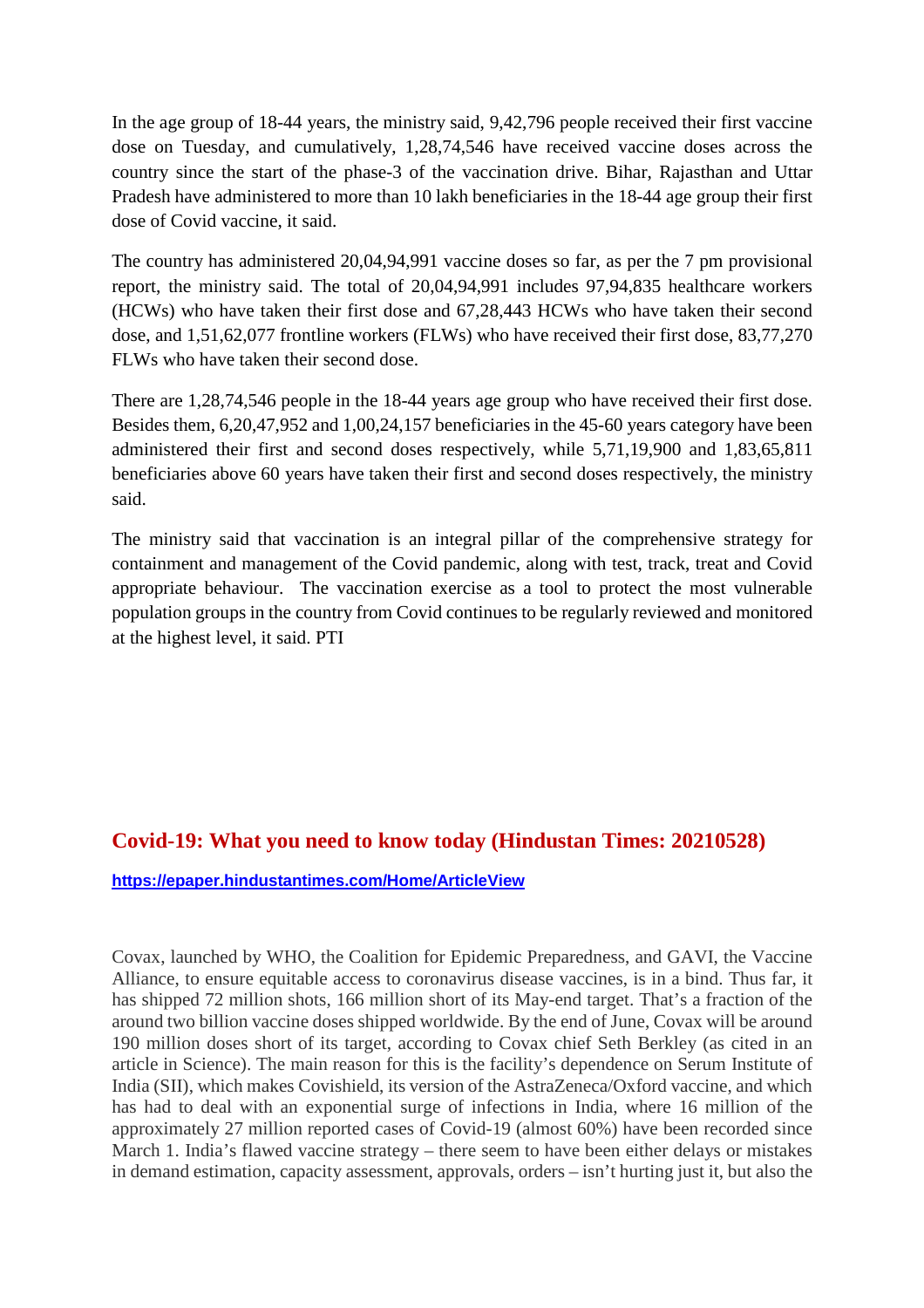world, but enough has been written about that. The big question, both local and global, about vaccine supply is: What now?

The same Science article directed me to a background paper for a March summit organised by Chatham House, Covax, and others, that pointed to the potential availability of up to 14 billion doses of the vaccine in the current year. That would mean another 12 billion doses till the end of the year. Even accounting for at least some manufacturers facing production issues of the sort we now know they can, and excluding vaccines for which reliable efficacy data isn't available – let's assume that knocks five billion doses off the number, taking it to seven billion – that's substantial, although it is still nowhere close to the number the world needs. Then, it was always clear that not everyone in the world was going to get vaccinated this year, and the availability of a billion doses a month for the next seven months isn't an insubstantial achievement. Some of these will no doubt find their way to India.

India has already put out an estimate on the number of vaccines that will be available between August and December – a staggering 2.17 billion doses. Discounting for production issues, and excluding vaccines that are still in trials, this number, too, will likely come down significantly. The Ken, for instance, has estimated actual availability at 1.09 billion. Reuters reported that there could be a substantial shortfall, with SII alone producing 27% fewer doses of Covishield in that period than the 750 million listed by the government. And while Bharat Biotech claims to have raised its manufacturing capacity of Covaxin to 500 million doses a month from April, that is yet to reflect in the availability of vaccines (although things are expected to improve from July). Still, assuming rapid approvals, and the application of learnings from the first few phases of the vaccine drive, it is possible that the supply of vaccines between now and the end of the year will be around 1.5 billion doses.

It's important, however, as I've previously suggested in this column, that everyone know exactly how many vaccines are available to each state in a month -- from the Central quota, from the state quota (as determined by the Centre), and in private sector hospitals. It's also important for the Centre and the states to stagger and prioritise vaccinations based on not just supplies, but other factors (vulnerability of the population could be one), and communicate this clearly. Once there is clarity on availability, prioritisation, and scheduling, much of the anxiety that is being seen in urban areas around access to vaccines should reduce. In rural areas, based on HT's own reporting, it is clear that vaccine hesitancy is still a problem that needs to be addressed. At the current rate, it is clear that India will miss its target of completely vaccinating 300 million people by the end of July by at least 30% (perhaps more). The fact that this has happened despite an opening up of the vaccine drive, on April 1, and subsequently on May 1, is cause enough for a rethink in strategy.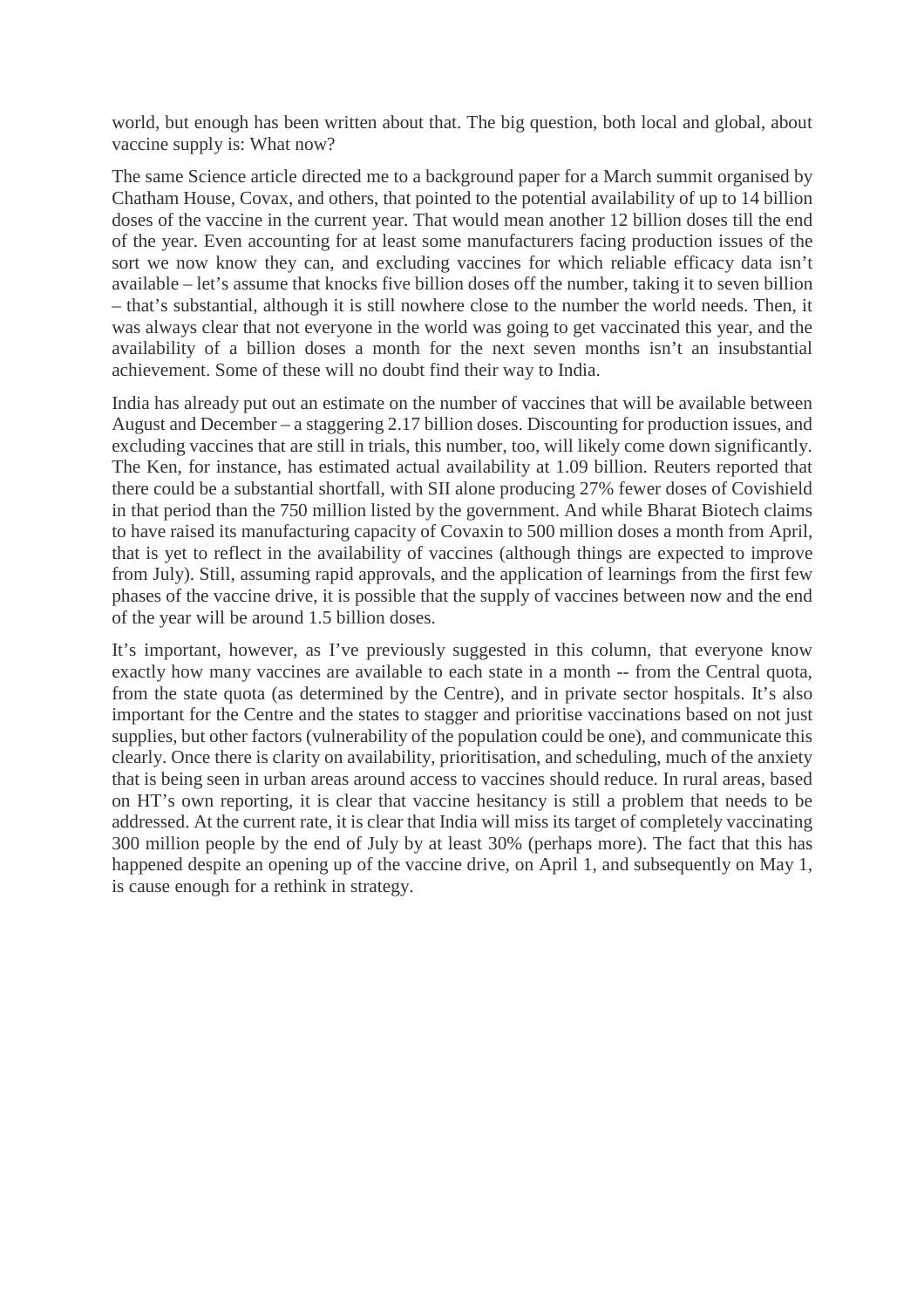#### **Black fungus now an epidemic**

#### **Black fungus now an epidemic, govt to be informed of all cases Hindustan Times: 20210528**

#### https://epaper.hindustantimes.com/Home/ArticleView

Doctors tend to a patient at the Covid-19 care centre at Rakabganj gurdwara. Sanchit Khanna/HT PHOTO

New Delhi : The Delhi government on Thursday declared mucormycosis an epidemic and made it mandatory for all health care institutions in the city to report suspected and confirmed cases of the infection to them, amid a sharp spike in incidences of the fungal infection over the past few weeks as a complication among patients with Covid-19.

The move comes a week after the Centre urged all states to categorise the infection as a notifiable disease after an increase in cases following the second wave of Covid-19 in April.

Delhi chief minister Arvind Kejriwal on Wednesday said over 620 patients are being treated for mucormycosis, known commonly as black fungus, in city hospitals, and flagged a severe shortage of Amphotericin-B, the only last-line drug used to treat the fungal infection.

Instances of black fungus are extremely rare, and major hospitals in the Capital like the All India Institute of Medical Sciences (AIIMS) and Sir Ganga Ram Hospital see between six and 15 cases of the infection in an entire year, usually.

The Delhi Epidemic Diseases (Mucormycosis) Regulations 2021, which will remain in force for a year, forbid any organisation from "spreading information or material" or using "print or electronic or any other form of media for mucormycosis" without prior permission from the health department.

This means that hospitals will not be allowed to share, without approval, details about infections and the number of cases with the press. However, it is unclear whether rule this will cover requests for medicines and other information put out on the social media.

As of Tuesday, the city received 3,850 vials of Amphotericin-B, against a requirement of over 30,000 doses a week, said senior officials in Delhi's health department.

The Delhi government estimates that the city will need around 100,000 doses of the medicine over the next two months.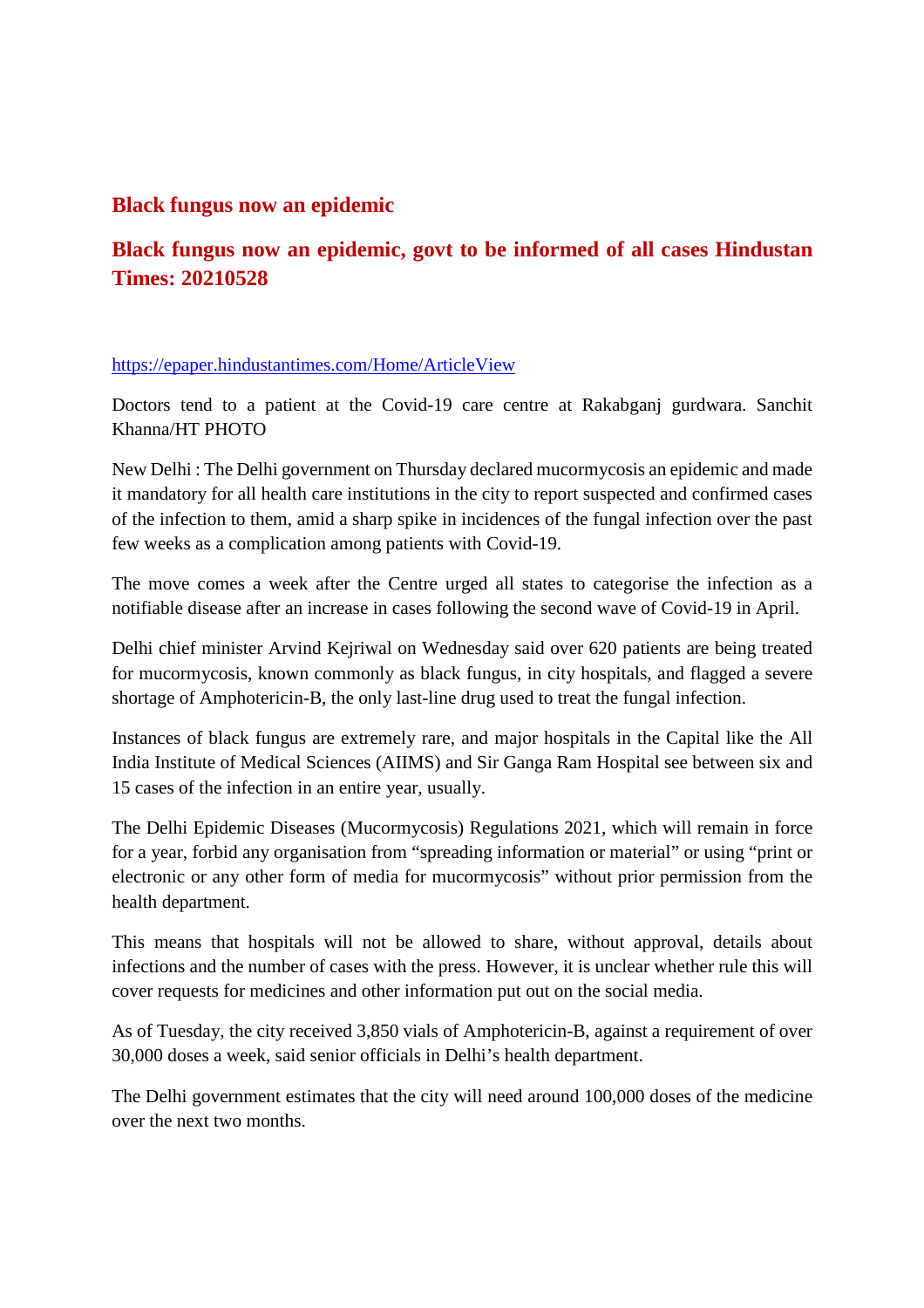To help address these shortages, the Delhi high court on Thursday allowed the duty free import of Amphotericin-B, on furnishing a bond by the importers till the Centre takes a decision on the tax waiver.

The regulations, Dr Nutan Mundeja, Delhi's director general of health services, said all health care facilities in the Capital must follow guidelines issued by the Union health ministry and the Indian Council of Medical Research (ICMR) on screening, diagnosis, and management of mucormycosis.

The order also mandates that a committee be constituted under every chief district medical officer (CDMO) comprising doctors specialising in internal medicine, ophthalmology, ENT, as well as epidemiologists to review instances of individuals or organisations disobeying the order.

In the event the regulations are flouted, the district magistrate concerned will issue a notice and ask for a response within a fixed period. If a reply is not received or found to be unsatisfactory, action can be taken under Section 188 of the Indian Penal Code that allows for imprisonment up to six months or a fine of ₹1,000 fine or both for disobeying a public servant's order.

Mucormycosis mainly affects those who are severely immunocompromised, have uncontrolled diabetes, have had Covid-19, and were treated using steroids. It mainly affects the mouth, nose, eye and later spreads to the brain. It can kill almost half the people it infects if left untreated.

"The high number of cases could be because there was no glucose control in patients during the pandemic. Also, steroids were used in high quantities when there was a shortage of oxygen. And, we are yet to study the immune dysregulation caused by the new variants of Sars-CoV-2 and whether it is different from the old ones," said Dr Arunaloke Chakrabarti, head of the department of microbiology at Post Graduate Institute of Medical Education & Research in Chandigarh.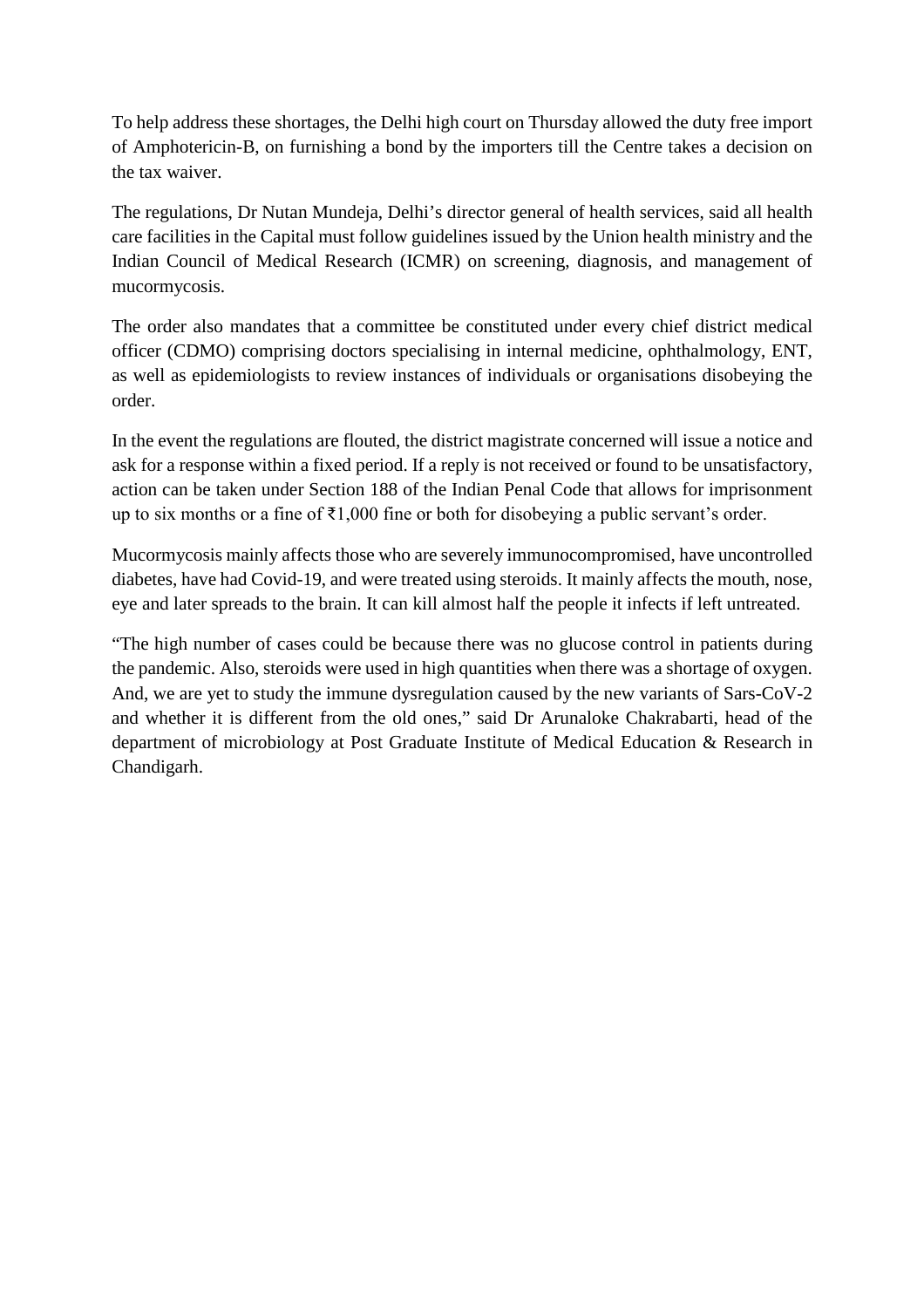#### Covid = 19 Norms (The Asian Age: 20210528)

http://onlineepaper.asianage.com/articledetailpage.aspx?id=15615560

# ■ 2.11L fresh cases, 3.847 die in 24 hrs ■ 'Mixed vaccine' trials likely **Keep Covid-19 norms in force till** June 30, Centre tells states, UTs

**VINEETA PANDEY** NEW DELHI, MAY 27

With Covid-19 cases still significantly high and the virus now spreading into rural areas, the Centre on<br>Thursday directed all the states and Union territories to continue the ongoing Covid-19 guidelines till June 30 and go in for<br>"intensive and local containment measures" in districts that are reporting a high count. In the past 24 hours, 2.11 lakh fresh<br>Covid-19 cases and 3,847 deaths from the deadly virus were reported across India.

In a fresh order, Union home secretary Ajay<br>Bhalla said strict imple-<br>mentation of the containment and other measures had led to a fall in new and active cases in a majority<br>of states/UTs, barring<br>some areas in the



A health worker feeds a Covid-19 patient inside Dhanvantri Covid-19 hospital in Ahmedabad on Thursday.  $-PTI$ 

Northeast and South India. He said that in spite of the declining trend, the number of active cases was still very high, which was why the containment measures needed to be implemented strictly.

relavation  $H^*$ Anv by states/UTs may be considered at an appropriate

time, in a graded manner, after assessing the local situation, requirements and<br>resources," Mr Bhalla said. The order comes as some states have started easing the strict restrictions imposed when the cases were very high.<br>Delhi, which has been

Turn to Page 4

#### **Delhi Lt Governor** declares black

fungus epidemic AGE CORRESPONDENT **NEW DELHI MAY 27** 

The Delhi government on Thursday declared black fungus as an epidemic. With the city witnessing over 600 cases of Black fungus, Lt Governor Anil Baijal issued regulations declaring it an epidemic under the Epidemic<br>Diseases Act to contain and manage cases of the deadly mucormycosis in the city.

All healthcare facilities in Delhi will follow guidelines for screening, diagnosis and management of black fungus issued by the health ministry.

More on Page 2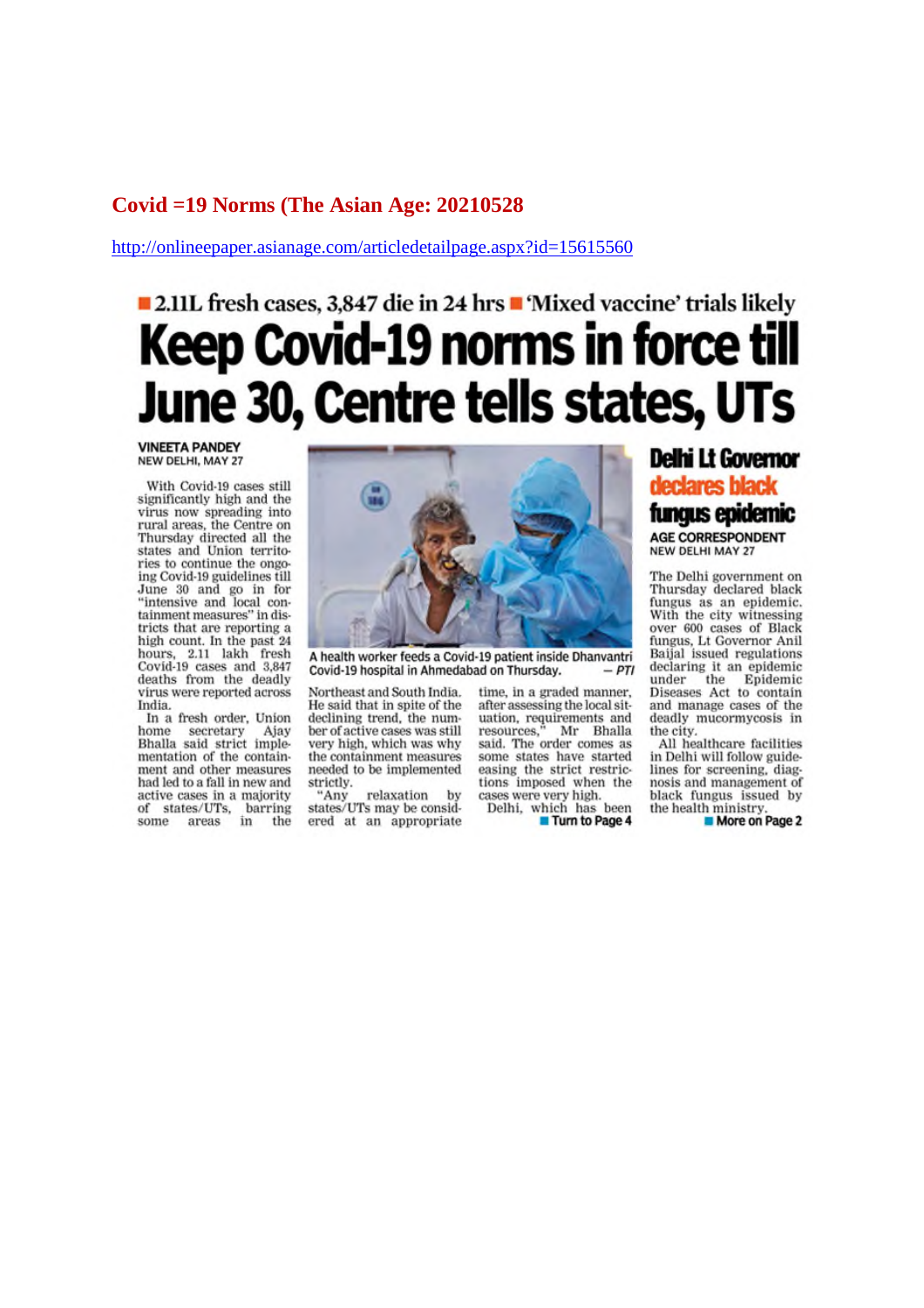#### **Post-pandemic world**

#### **In the post-pandemic world, we must prioritise people (The Indian Express: 20210528**

https://indianexpress.com/article/opinion/columns/in-the-post-pandemic-world-we-mustprioritise-people-poverty-7333341/

Investments to eradicate poverty and build a resilient ecosystem will deliver among the highest returns to the economy in both the near and long term.

A health worker screens traveler to test for Covid-19 at a train station in Mumbai. (AP Photo/Rajanish kakade)

The current pandemic has offered mankind another opportunity to mend its ways. The first warning shot was the seminal work done by the "Club of Rome" in 1972. The forum realised that the human species, unlike other living beings, was consuming not for its needs but for its greed. It concluded that if humanity continues on this manic path, it will destroy mother earth. It captured the results of its scientific analysis in a seminal publication – Limits to Growth. The insights from this work informed the many successive UN Summits on environment and development issues that led to the global adoption of the Sustainable Development Goals by the leaders of 193 nations in 2015.

What do we need to do now?

The political leadership of the world must henceforth place the wellbeing of people and the productivity of nature at the core of their post-Covid-19 economic recovery plans. This is the quickest and surest way to revive the health of our fellow citizens, speed up revitalisation of our economies, and accelerate job creation.

Beyond the current pandemic, our world faces many deeper, more intractable and persistent crises. These range from those manifested locally, such as pervasive poverty and marginalisation, pollution and waste, land-use change, and species/habitat loss; through the national and regional ones, such as deforestation, human and wildlife trafficking, unsustainable trade practices and resource depletion; to the big global issues, such as the threats to the climate, biodiversity and oceans – and collapsing international financial systems.

There is a growing recognition that the pandemic, like these other challenges, is the consequence of the lopsided value systems and institutional arrangements that underlie our current economic policies and practices. If we return to "business as usual", it is impossible to imagine the world achieving the levels of social justice, resource efficiency and environmental health that our nations are committed to.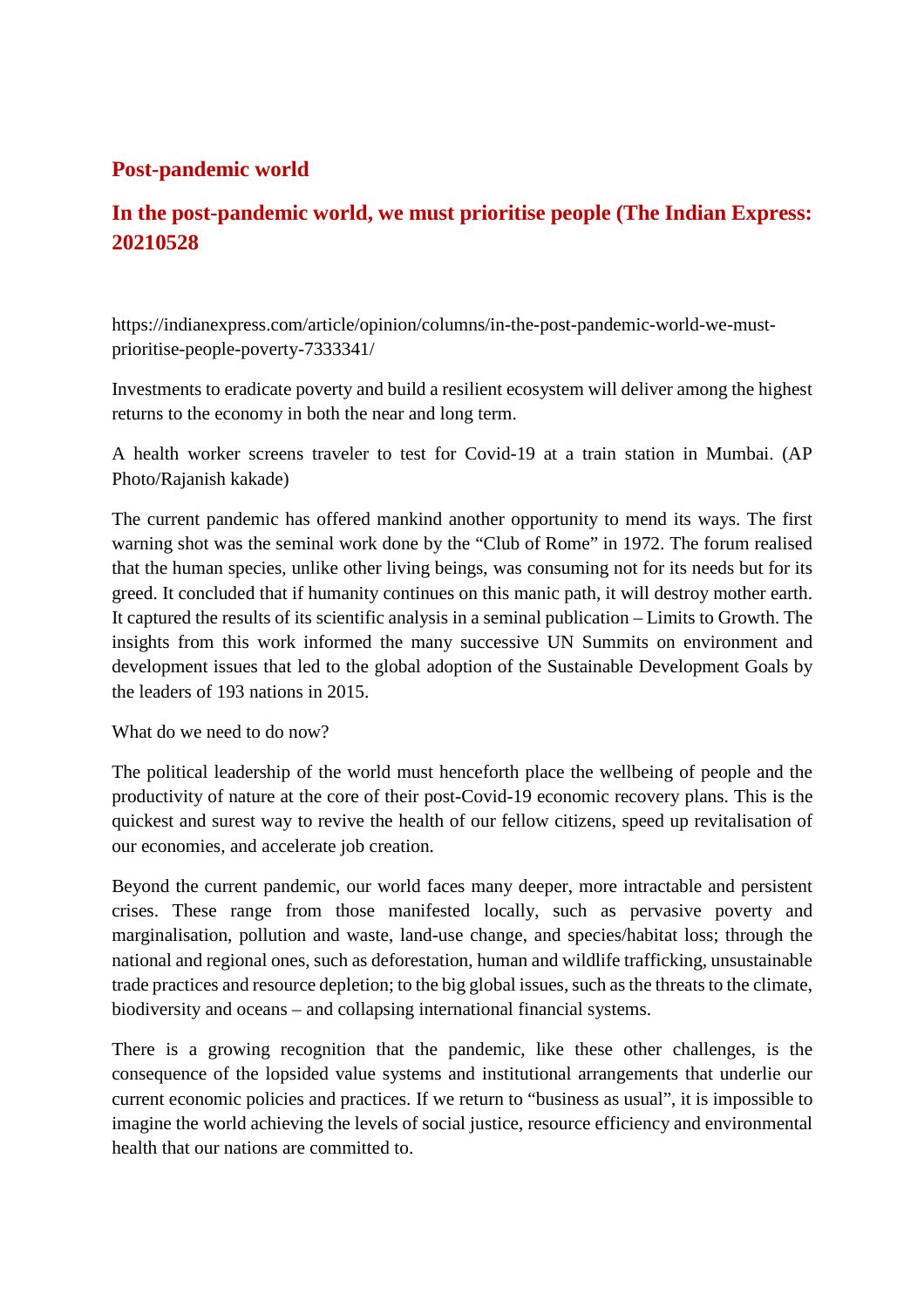To build a new global economy that ensures an equitable and environmentally sustainable future for all, nations, big or small, will have to pay much greater attention to facilitate systemic changes by building up strong civil societies, with research capacities for innovating suitable solutions. To achieve these complex but interlinked goals for a future global order, concurrent actions are therefore necessary.

First, put in place a new kind of global solidarity and international cooperation for restoring the balance between people and nature and to build future resilience against existential threats. Strong new institutional networks and nodal agencies need to be built up at regional and national levels to provide the bridge between global entities such as WHO, FAO, Red Cross/Red Crescent, etc., and local institutions.

Second, ensure that national and global commitments are met with alacrity for net-zero emissions, conservation of biodiversity, resource efficiency, reduction of wastes and pollution and maximise social and economic equity. To achieve these goals, there is a need to introduce serious policies and practices to replace fossil fuels with renewable energy; protect nature and restore our forests, rivers and degraded lands; and adopt nature-based solutions to replace mechanised, resource-guzzling ones.

Three, create safe and sustainable food systems by adopting regenerative agriculture, revitalise local production systems and shift to a more inclusive, green and circular economy, to secure the basic needs of food, water, energy and soil supplies, for all. This will require establishing a better balance between the income that farmers get and the prices that consumers pay.

Four, ensure that post Covid-19, exit and recovery cum fiscal stimulus strategies give priority to socially just, low-carbon, regenerative circular economic development, rather than bail-out policies that only serve to subsidise unsustainable and polluting industries. It has to be appreciated that investments focussed on eradicating poverty and building a resilient ecosystem will deliver among the highest returns to the economy in both the near and long term. They are also the lowest cost means for preventing future disasters, natural or manmade.

Therefore, there is a strong business and economic case for taking a proactive, bottom-up systemic approach to addressing such planetary emergencies which, unfortunately, can be expected to occur with ever greater frequency and ferocity.

It needs to be highlighted that it is not finances but the resolve of the leadership to achieve the above objectives that will be fundamental. At the onset of the Covid-19 pandemic, within weeks, governments all over the world were been able to dig out financial resources to deal with the challenge, in amounts that are several orders of magnitude larger than what had been asked for over the past decades for mitigating existential threats — climate stabilisation, biodiversity conservation, ocean health and reversing desertification. Or for programmes to improve human services such as healthcare, nutrition and education. It appears that mobilising resources to deal with threats to the concerns of the voiceless is much harder to do. For everyone's sake, this must change before it is too late to avoid irreversible damage to the lives of people — and even to life on earth.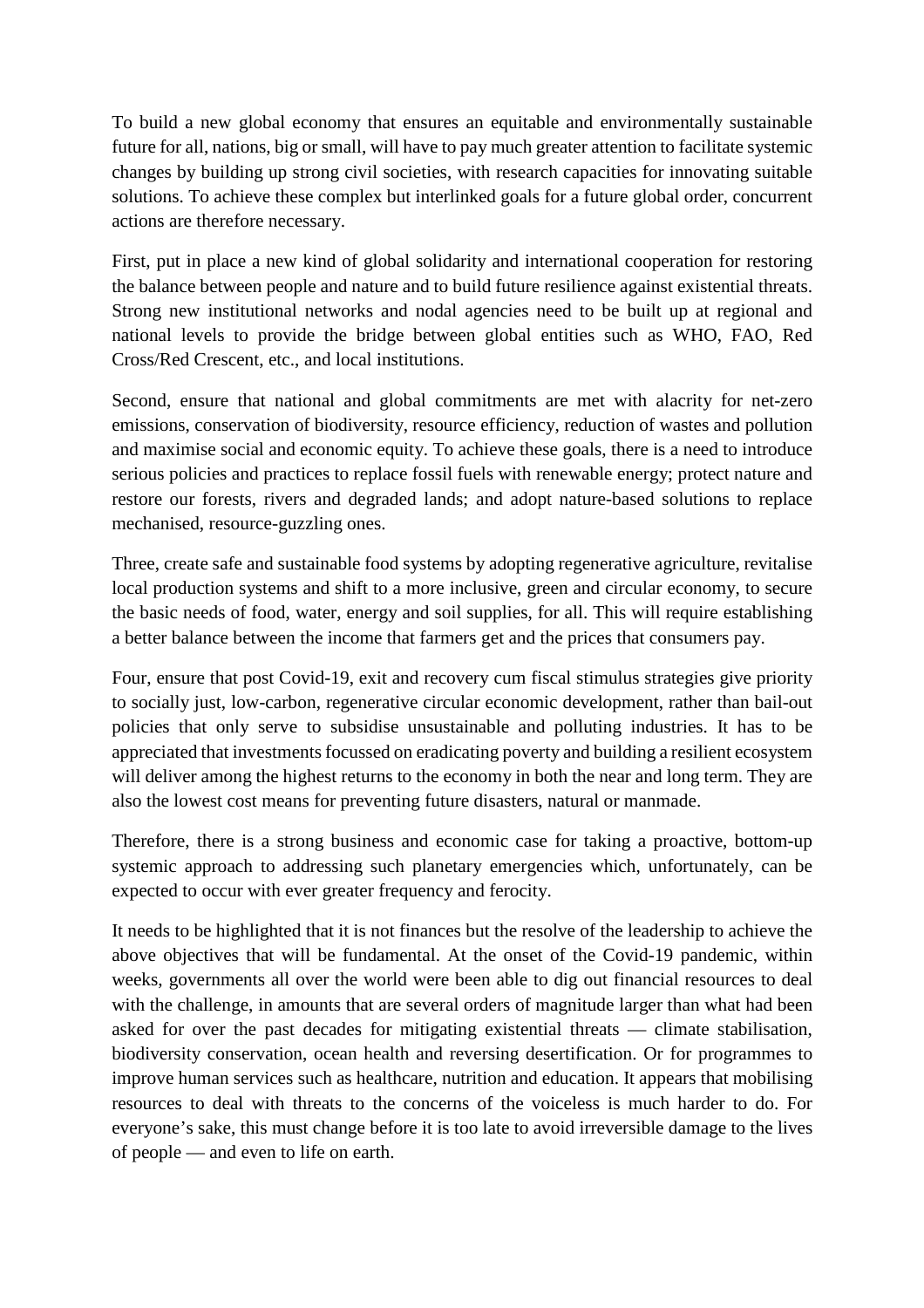#### **Black Fungi (Hindustan: 20210528)**

https://epaper.livehindustan.com/imageview 834444 105913306 4 1 28-05-2021 0 i 1 sf.html

# टिल्ली में ब्लैक फंगस को महामारी घोषित किया

### नई दिल्ली | वरिष्ठ संवाददाता

## संकट

- दिल्ली सरकार ने औपचारिक नोटिफिकेशन जारी किया
- राजधानी में म्यूकर माइकोसिस के मिले चुके हैं 620 मामले

इससे ब्लैक फंगस के मरीजों के इलाज में दिक्कत आ रही है। वहीं, शुक्र वार को आपदा प्रबंधन प्राधिकरण की अहम बैठक होनी है जिसमें कोरोना की स्थिति और टीकाकरण पर चर्चा होगी। इसमें अनलॉक पर भी चर्चा हो सकती है।

दिल्ली सरकार ने गुरुवार को ब्लैक फंगस को महामारी घोषित कर दिया। इसके लिए औपचारिक नोटिफिकेशन जारी कर दिया गया है। राजधानी में ब्लैक फंगस के 600 से ज्यादा मामले मिले हैं। इस बीच मुख्यमंत्री अरविंद केजरीवाल ने कहा कि ब्लैक फंगस के करीब 620 केस हो चुके हैं, लेकिन हमें दवा नहीं मिल रही है। यदि 600 मरीज हैं तो प्रतिदिन 3500 इंजेक्शन चाहिए, लेकिन 400 इंजेक्शन ही मिल रहे हैं।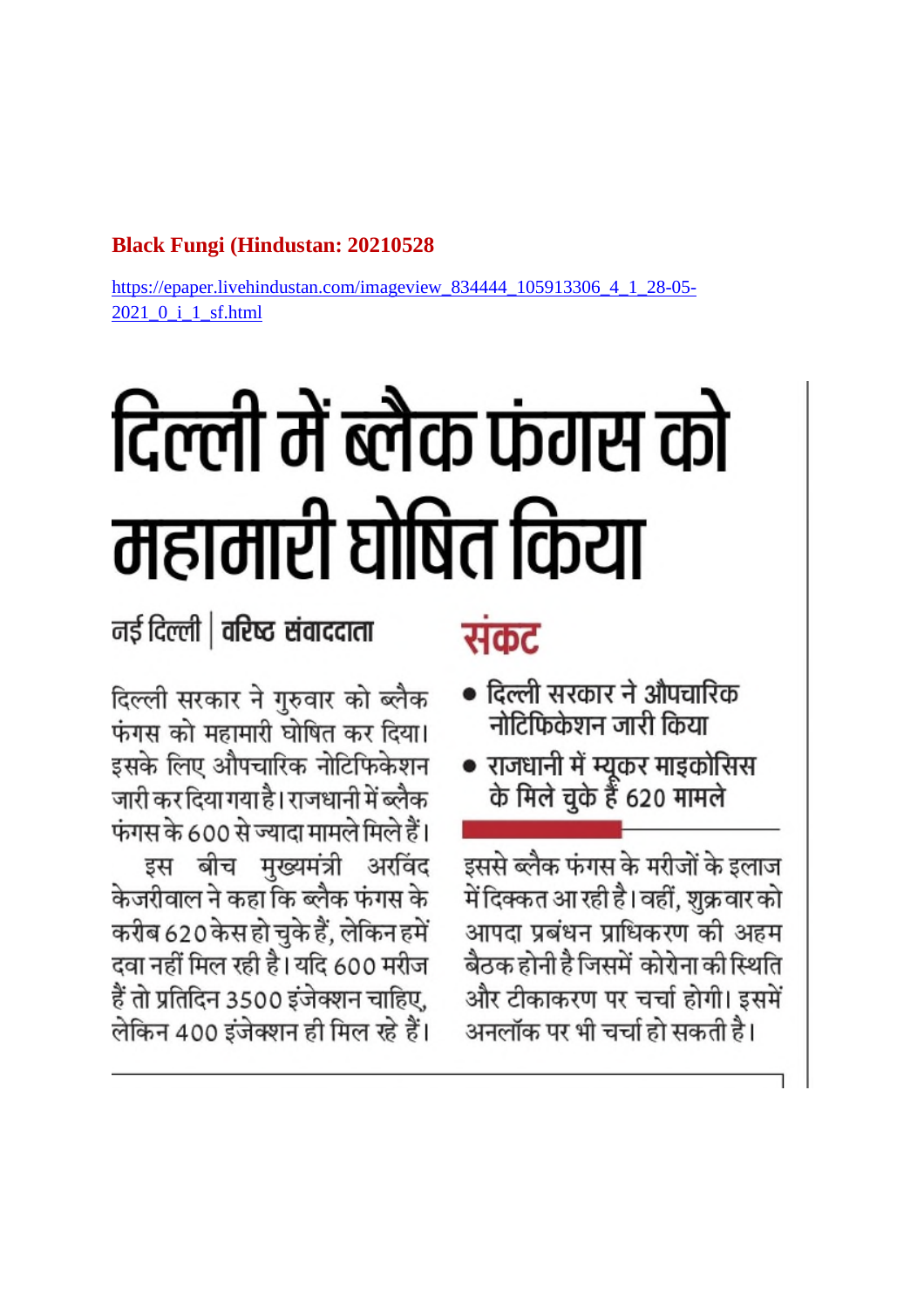#### **Medicine (Hindustan: 20210528)**

#### https://epaper.livehindustan.com/imageview\_834445\_107213432\_4\_1\_28-05-2021 2 i 1 sf.html

# कोरोना की दवाएं सुलम , ब्लैक फंगस की दुर्लम



दिल्ली में कोरोना संक्रमण के इलाज में इस्तेमाल होने वाली दवाओं की किल्लत कम हो गई है। अस्पतालों में मरीजों को रेमडेसिविर उपलब्ध है तो मेडिकल स्टोर पर आइवरमेक्टिन और दूसरी एंटीबायोटिक दवाएं भी मिल रही हैं। लेकिन, कोरोना के बाद एक बड़ी परेशानी बनकर उभरी बीमारी ब्लैक फंगस (म्यूकोर माइकोसिस) के इलाज में इस्तेमाल होने वाली दवाएं नहीं मिल रही हैं। इसके लिए अब भी लोगों को भटकना पड़ रहा है। प्रस्तुत है हिन्दुस्तान टीम की रिपोर्ट...

#### मेडरोल दुकानों में आसानी से उपलब्ध

मयर विहार

दिल्ली के मयूर विहार फेस 1 इलाके .<br>में कुछ दिन पहले तक कोरोना के<br>लक्षण के साथ दी जाने वाली कुछ .<br>एंटीबायोटिक दवाएं और स्टेरॉइड<br>उपलब्ध नहीं थे। यहां रहने वाले लोगों जनसम्बद्धाः चार्यस्य के पास से<br>को ग्रीन पार्क और एम्स के पास से<br>आइवरमेक्टिन और मेडरोल जैसी दवाएं लानी पड़ रही थीं।

दवाए लाना पड़ रहा था।<br>हिन्दुस्तान टीम ने गुरुवार को पड़ताल<br>की तो पता चला कि मेडिकल स्टोरों पर ये दवाएं अब उपलब्ध हैं। मयुर विहार स्थित अपोलो फार्मेसी पर अब स्टेरॉइड मेहरोल और एंटीबायोटिक दवा - नडरारी जार - २००१ नाटनः पना<br>आइवरमेक्टिन भी उपलब्ध है। इसके नजदीक ही एक अन्य मेडिकल स्टोर पर भी कोरोना के इलाज में इस्तेमाल होने वाली दवाएं उपलब्ध थीं।



कोरोना की दवाएं अब दुकानों पर उपलब्ध हैं । लेकिन ब्लैक फंगस की दवाओं के लिए लोग भटक रहे हैं । • मो. जाकिर

#### सीमा शुल्क के बगैर दवा के आयात की अनुमति

नई दिल्ली (प्र.सं)। ब्लैक फंगस के न्द्र मिलता (ब्रा.स.)। बाक कनारा के<br>मरीजों के इलाज में इस्तेमाल होने वाली<br>दवा एम्फोटेरिसिन बी. आयात करने पर दया एन्फाटारासन बा. आयात फरना<br>होगा ।उत्व न्यायालय ने दवा की भारी<br>होगा ।उत्व न्यायालय ने दवा की भारी<br>कुमी को देखते हुए गुरुवार को सीमा<br>शुख्य मुक्त आयात की अनुमति<br>सांघी और जसमीत सिंह की

साथा आप गंगसात सह क्या<br>पीठ ने कहा कि दवा पर<br>सीमा शुल्क में केंद्र सरकार<br>द्वारा छूट देने के लिए अंतिम<br>कसला लिए जाने तक आयातको<br>द्वारा अनुबंध पत्र के आयार पर सीमा शत्क का भगतान किए बगैर दवा का जुल्क का जुनाता हिंद बना बना का<br>आयात कर सकते हैं। पीठ ने कहा कि<br>दवा की मांग और आपूर्ति में अंतर हर् घंटे बढ़ता जा रहा है। साथ ही कहा कि ना कहना है। साथ में साथ से कहना कर<br>मरीजों को समय पर दवा मुहैया कराने<br>के लिए केंद्र सरकार को युद्ध स्तर पर कदम उटाने की जरूरत है।

#### किसी एक को नहीं दी जा सकती तरजीह

जापन जार सम्मान से जाने का<br>अधिकार है, ऐसे में किसी को भी<br>ब्लैक फंगस की दवा या इलाज में

दूसरे मरीजों के तुलना में प्राथमिकता<br>- नहीं दी ज सकती | न्यायालय ने<br>- कहा है कि यह निश्चित है कि राधिकाकर्ता हरेक फंगम से पावकावना बनके कमस्त<br>पीड़ित अपने दादा के लिए<br>सरकार और गंगाराम अस्पताल को उचित संख्या में एम्फोटेरिसिन बी इंजेक्शन मुहैया<br>कराने का निर्देश चाहती है, लेकिन -<br>अन्य मरीजों के मुकाबले इलाज के<br>लिए प्राथमिकता नहीं चाहती है । पीठ ने अधिवक्ता डकरा खालिद की याचिका जनसंख्या है के दौरान यह टिप्पणी की।<br>इकरा के 80 वर्षीय दादा ब्लैक फंगस से पीड़ित हैं।

#### **Children Vaccine (Hindustan: 20210528)**

https://epaper.livehindustan.com/imageview 834446 106989700 4 1 28-05-2021 3 i 1 sf.html